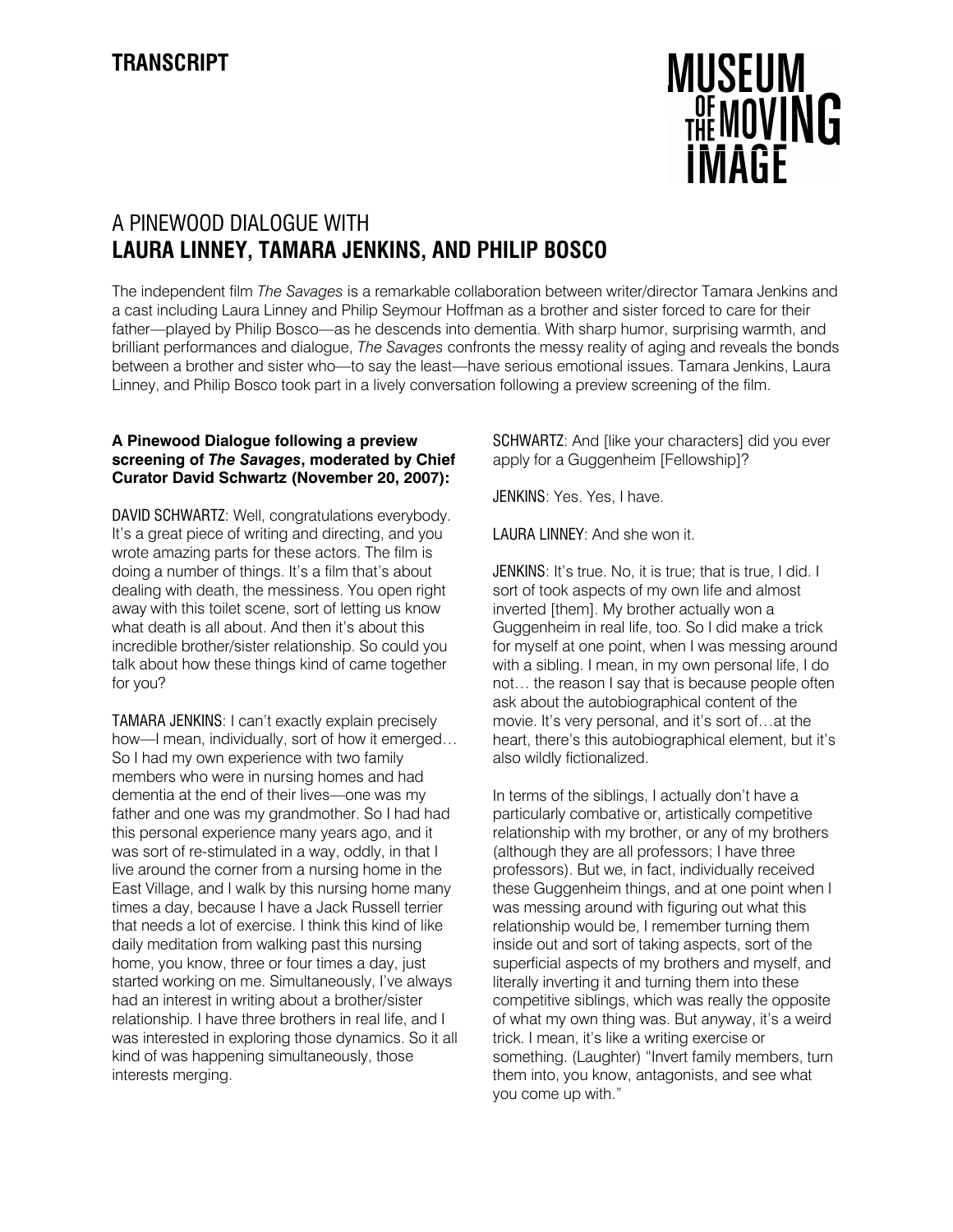SCHWARTZ: (Quoting line from *The Savages*) Sounds like "A subversive, semiautobiographical work"

JENKINS: Yes, very subversive and semiautobiographical.

SCHWARTZ: Can you talk about what drew you—I'll start with you, Laura—to this character? There are so many things about Wendy that are fascinating. But what drew you to this script and a chance to play this character?

LINNEY: Well, first of all, because it was so obviously actable. I mean, when you get scripts, a lot of times you'll get a script and it's not actable. There are ideas on the page; the dialogue is all the same; the voices are all similar; and you know you're going to have to slug through the material to try and execute it into something.

This script was in pristine, perfect condition, and by page three, my mind was already going. You know you really have to pay attention when you already start working on something before you've finished reading it. You know, your actor brain just turns on. You can't help yourself. You just start making connections and seeing the architecture of the piece and all of that. So it was really more my attraction to the entire thing, other than just Wendy—who was delicious to play, and complicated and bottomless, you know. Bottomless things to investigate there with her.

SCHWARTZ: Okay, and how about you? What drew you to this?

PHILIP BOSCO: Well, I was drawn to the project initially—

SCHWARTZ: Speak into the microphone.

JENKINS: He doesn't need a microphone! (Laughs)

SCHWARTZ: I know, he's a theater person. But still, we're…

BOSCO: I was drawn to the project initially by discovering [it] through my agent. I didn't know Tamara prior to this. I didn't know about her first film or any of the other documentaries she had made, so she was a question mark for me.

JENKINS: And she remains, to this day a question mark! (Laughter)

BOSCO: She's a lovely, very talented lady. But I was a little uneasy when I discovered, through my agent (I hadn't read the script yet) and he said, "It's a low budget film." I said, "Oh, you know, I really don't… I'm not up to doing another low budget film. I've done my share." There really is not a great deal of money to them, and it takes a lot of time, and it was just after… Anyway, he said, "Let me send you the script to read it." I said, "Don't bother, because I really don't want to do a low budget film." (Laughter)

And then he said, "Well, it's a pity, because I've read it, and I think you'll enjoy reading it… and it's got some very good people connected with it." I said, "I don't know the director." He said, "Yes, but you know Laura Linney and Phil Hoffman." I said, "Laura Linney and Phil Hoffman are doing this?" He said, "Yes." I said, "You ought to send me the script. (Laughter) I know that if they've chosen to appear in this, then certainly themselves, and their agents, must have approved it. It must be a dynamite script." (Laughter) That's how it all turned out.

SCHWARTZ: And were you hooked by page three of the script, when you were smearing feces on the wall?

JENKINS: "I've got to do that!"

BOSCO: No, no, no! No, I didn't feel that way. (Laughs) No, I wasn't hooked; but I was hooked after we began to read the play. We had a number of days reading it…

JENKINS: Yes, so in other words, he's saying that he wasn't convinced at that point, either. But he—Can I add something? Can I say that…?

BOSCO: Yes, yes.

JENKINS: Because Phil came in and he auditioned for the part—and even then, he was suspicious. You know? You were a little suspicious! (Laughter)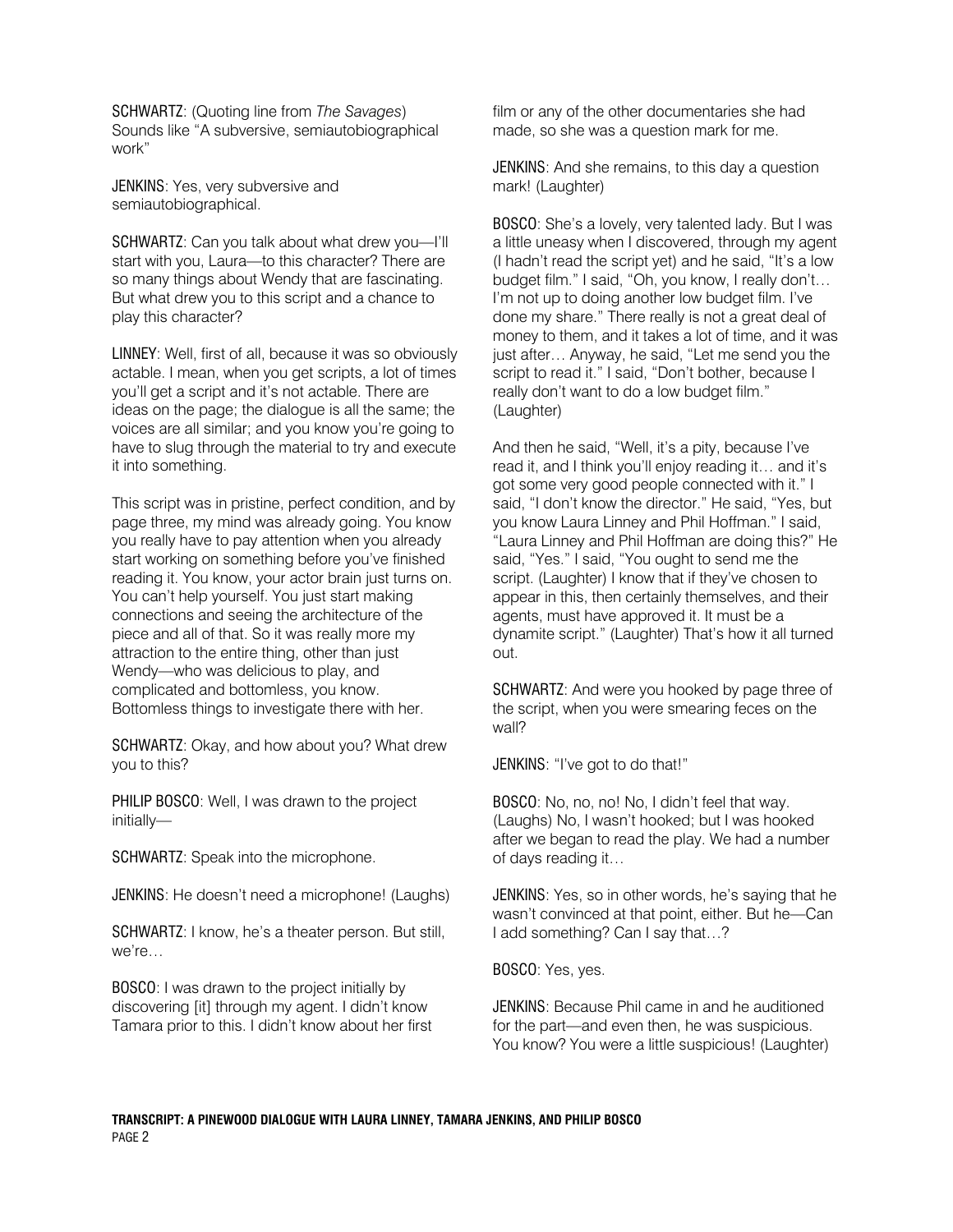BOSCO: Yes, unsure. (Laughter) But I don't read scripts very well. I mean, I can read well, but I don't look at them—I'm afraid I'm afflicted with that—I don't think you have it, because you do so many wonderful things. I don't know, do you choose your own scripts?

LINNEY: I do; I do.

BOSCO: Yes, so I trust my wife, because she reads scripts much better than I. I have a very kind of cloistered and narrow view of it. I look and see how many lines I've got and whether I have a good speech or something of that nature. (Laughter)

JENKINS: So you just want your size. Just give your size.

BOSCO: Indeed, right, that's what I look at. So I wasn't really convinced of it until my wife read it and said, "Oh, this is very good."

SCHWARTZ: You didn't think there were enough lines for you…?

BOSCO: No, no, no; I realize that. (Laughter)

SCHWARTZ: So talk about what's so actable about the film; there are so many scenes that stick out. I guess let's start with the one in the diner, when you're realizing that they're putting you in a nursing home. That's such a strong scene in the film. So could I maybe hear from both of you about that?

BOSCO: Well, I hate to sound like I'm polishing the apple here, but it really boils down to two things: the text—it's very well written, and it's motivated, it makes a point... It's very effective in its economy and it was well directed. Let's face it.

LINNEY: You also, with this script, you learned something every single scene. With every single scene, there's another layer that's added; you learn something, either about one of the characters, about their past, about their future, about the history. So the story keeps unfolding as it goes on, so that it moves forward. And a lot of times you just don't get that, you know. Also, Tamara understands story and how to tell a story, and then also how to then take it and then execute it into another medium. [That] is a whole other step that a lot of

times even if you have a great script, is not able to transfer onto film, become cinematic. Just like a play with a script sometimes isn't theatrical. It might be good on the page, but it just doesn't translate. So it's a rare sort of gem, this one.

SCHWARTZ: Could you talk a little bit, Tamara, about how you built some of these scenes? In a way, the plot is fairly simple, but every scene has these moments of anguish, humiliation, embarrassment. There's so many layers going on, and it really comes down to capturing the tension and strangeness of each of these scenes.

JENKINS: Well, I'm not a very linear person, in terms of writing. You know, I think some people really start writing something from the beginning, and have a real sense of… I'm more almost collage-like in the accumulation of scenes, and I start just making them—or at least in the case of this script, that's what I did. I had many notebooks, and I started accumulating all these ideas for scenes, and consequently, the first draft was 250 pages; it was this kind of wild weed of a thing.

The character development and sort of the dynamics of scenes is almost easier for me than an overall sense of structure. And because it is character-driven material, and it is not a plot-driven movie, I find that to be almost—that's where I really feel like the difference between a sort of male mind and a female mind, in a certain sort of sense. I always think, "Oh, that's why boys always—they like, you know, cars and building sets and erector sets, and they have just a better sense of structure." I always feel like I'm missing some… that it's just harder for me, that I have to reach a little harder to kind of build a sense of architecture, in terms of a screenplay.

SCHWARTZ: And could you talk about building the character? I just want to pick up on what you said before about your mind kind of ran with the script, about how you going to play the scenes and how you were going to build this character. What do you use to build Wendy, or what were going for?

LINNEY: Well, it really started with the script, and everything I needed was there. But it took—and this is what I love, I love doing this sort of stuff because when you have a script like this that has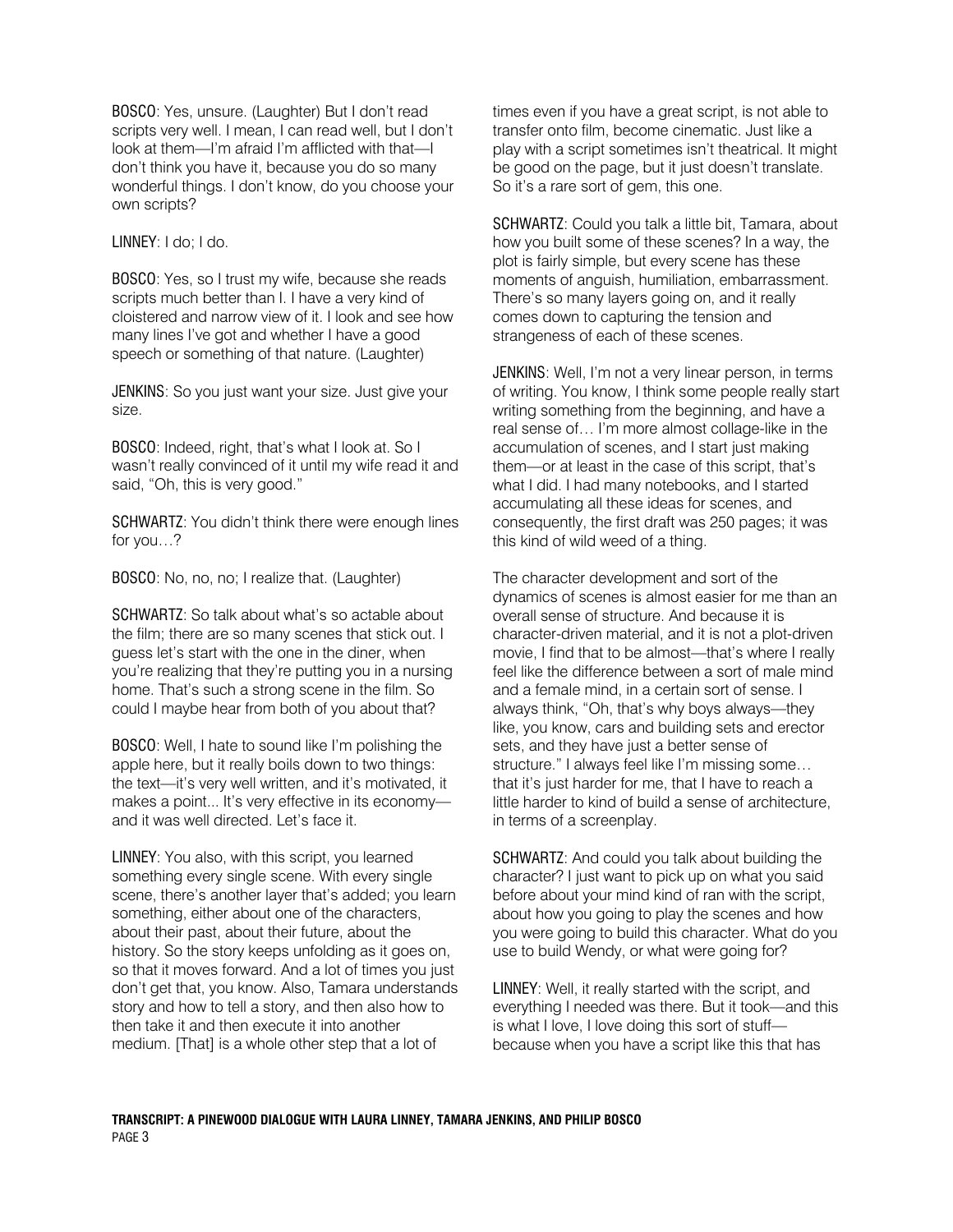so many avenues down, you can track one thought all the way through and it will answer so many questions for you.

So I went through the script with a fine-toothed comb, and [I] would flesh out every single reference; would ask myself, "Why?" at every opportunity that there was a why question connected to anything. It would lead me to another thought, which would lead me to another thought, which would lead me to a discovery about character, family, place, person, thing… You gather this mountain of stuff, as all the connections all begin to form—and then you throw it all away. You go on set and you hope that all of that work that you've done will bleed through and inform all the instinctive responses that you have by listening, by watching, by feeling, by smelling, by… you know, all that sort of stuff.

It's fun to figure out how a person will behave differently with different people in their lives. You act, you behave differently with a brother as you do with a boss, as you do with a lover, as you do with a father, as you do with…you know. There was so much in the language, just the rhythm of—I don't even know if you were aware that you did this—the rhythm of the language would tell you a lot. So there's…

BOSCO: All of those relationships that you had did, in fact, work. The one with the Nigerian—I'm sorry, I can't remember his name…

JENKINS AND LINNEY: Gbenga [Akinnagbe].

BOSCO: …It worked beautifully! And all of the stuff, of course, with Phil[ip Seymour Hoffman] and with Peter Friedman; they worked like a charm.

LINNEY: There was so much there within the script that would then move it forward. It was just very ripe, it was just really full.

SCHWARTZ: In terms of "Why?" questions, one question is "Why is your character in this affair?" Could you talk about that, like how you sort of explain that to yourself? Did you have this whole idea about your father, the relationship your character had with her father?

LINNEY: Well, certainly, the relationship that the three of them have with each other is core and elemental to the entire thing. What's interesting is to see—or at least what was interesting to me—was to see how my behavior would reflect my past with him, and Phil's behavior… Our approaches to this man were very different. Clearly, there are references to his being abused and (I assumed) me being just neglected—because Wendy's still trying so desperately to have a relationship with a man who just does not love her. He just—he doesn't love them. What do you do with a parent who doesn't love you? Wendy's still desperately trying to connect in some way; to please in some way; to get something—you know, the pillow, and the things, and the drama about, "He's in trouble and we've got to go get him!"—the drama that she creates so that she is then connected to something, or she has the opportunity to connect to something.

SCHWARTZ: It seems to be the only thing she can enjoy, when there's some kind of drama. She seems so happy to find that her brother is taking antidepressants. (Laughter)

LINNEY: Absolutely, yes. Also, what was so interesting to me was she would create these situations; she would create this chaos; and she would either lie or cheat or steal to watch someone do the right thing. She would do it because she wanted to see some act of kindness, so she would create an opportunity for someone to behave well, which I found very—it's very touching, in a way. It's so odd that you go with her, even though she's a lying, cheating, stealing, fraudulent adulterous, (Laughter) sort of petulant.... I loved her petulance. I loved the sort of defiance, that she would defend herself when she was absolutely lying through her teeth like a five-year-old, you know?

SCHWARTZ: Or ripping a pillow away from…

# LINNEY: Yes.

SCHWARTZ: That great moment when you say, out in the parking lot, "We're horrible people." Could you talk about that scene, because that sums up [so much]? It raises this question about how we treat our parents, and also about the character.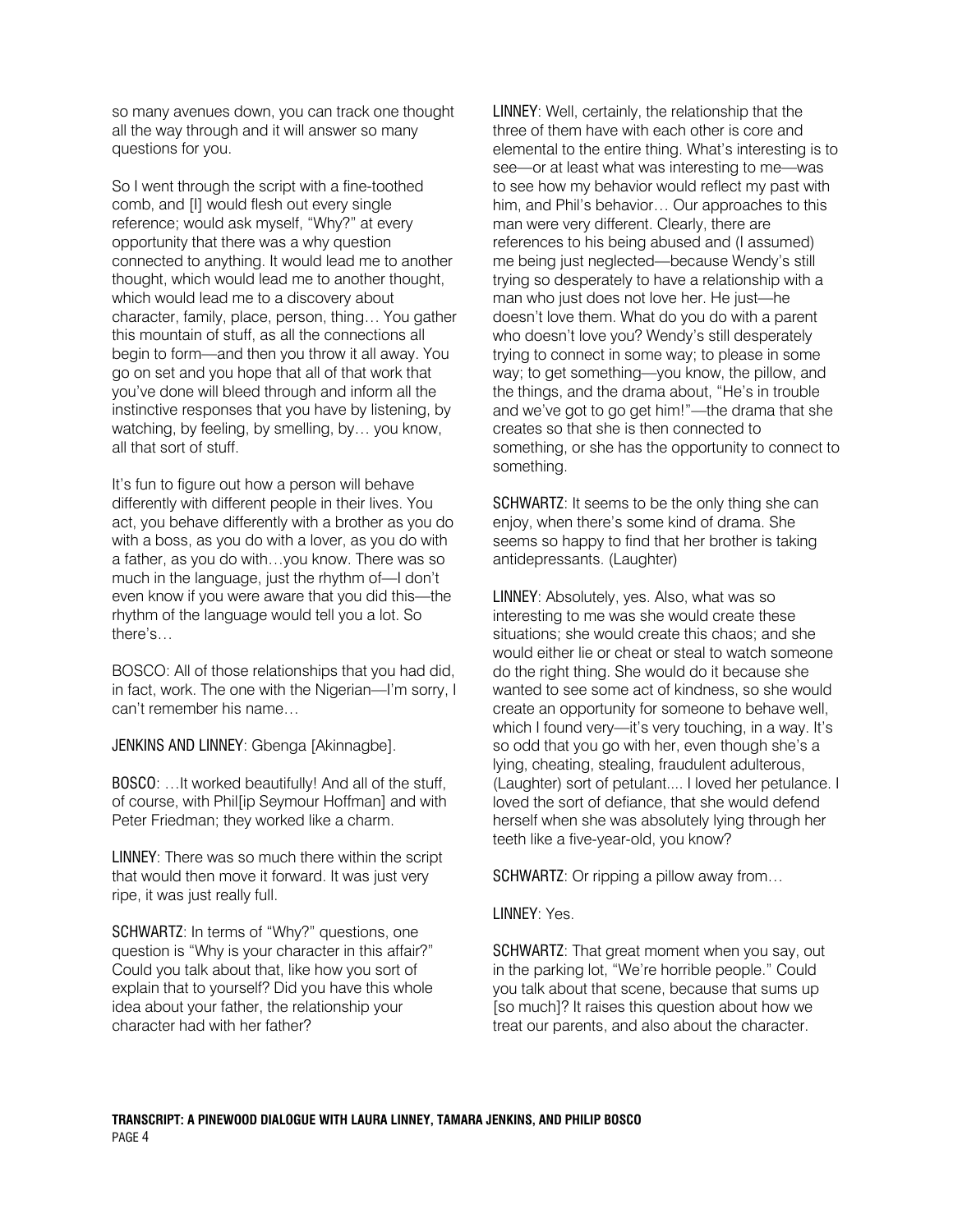LINNEY: Well, for anyone who has been through that experience—I had a grandmother who I moved into a nursing home—and that's probably the one moment in the whole script where I did completely exploit my own past (which I try not to do, but it was almost impossible in that one not to). Because you do, you do feel that way. You walk away, you leave them there, and it *just* is a killer!

A lot of people have been challenging the content of this movie. "Why would I want to see it? Why would I want to go? And why was it made?" It drives me crazy that people can't understand that this is what connects everybody. It's these experiences that connect all of us as human beings. I mean, it's the inevitable that we all have to tackle, no matter where you are on the scale of economics, or status, or development or, you know, anything.

SCHWARTZ: Well, there's such a sweetness in the relationships, particularly between the brother and sister.

LINNEY: What happens is that they get to a point where they have the realization that they belong to each other. I mean, they don't have that at the beginning of the movie. There is a sense all of a sudden like, "Oh, I belong to you… and that's not so bad; that's okay. You belong to me. Well, okay."

BOSCO: It was lovely to see the difference in their characters and how they were two peas in the same pod, eventually. That was really exciting to watch. He has a kind of gruff and dismissive nature; and she's pleading, very excitable. She's: "What's the matter with you?" He's relaxed. I found that very, very interesting to watch.

SCHWARTZ: Tamara, your naming of the characters seems to indicate some thought: the family name; Wendy and John... Could you talk about just coming to those names?

JENKINS: Yes, I mean, it's always such a… I didn't self-consciously name them John and Wendy after *Peter Pan*. But when I realized what I had done, I liked it. So I had Wendy first and then sort of came… you know, I think for a long time it was Brother/Sister, Brother/Sister—when it was in its kind of Pinter stage. (Laughter) You know, prelike… whatever that is; then obviously, I was sort of messing around. Sometimes you feel like you're wasting time. Like, "You're supposed to be writing, you're not supposed to be sitting there coming up with names! What are you doing?" You feel like you're doing something sort of frivolous, but you really do have to sort of connect to that. Anyway, I remember coming on to Wendy, finding the name Wendy, or thinking that that felt right; and then to John, and then going, "Oh, look what I've done. I've made them Darlings." And then I was like, "Oh, but that's okay; that sort of works." So it was an accident, but [one] that I then liked. The Savages... what were you going to say?

BOSCO: I hope you're going to address the 'Savages'. That's what I'm wondering: Why were we named Savages? Was it…

JENKINS: Because you're like, "What the hell were you thinking?" (Laughter) What do *you* think, Phil?

BOSCO: I don't know, I'm asking you!

JENKINS: Geez!

BOSCO: Are we savage to each other?

JENKINS: Well, there's a little bit of it... I mean, don't you think?

BOSCO: Well, I certainly would be considered savage. But certainly not [Linney's character]...

JENKINS: (Laughs) He's so protective. "Certainly not!"

BOSCO: No, no, no… Well, no. She wasn't savage to me, and her behavior in the film isn't savage at all.

JENKINS: Well, I think that the name has resonance in lots of different ways. But certainly, there was a kind of…

LINNEY: She's also savage because she has no tools.

BOSCO: Did I blow your cover? I'm sorry.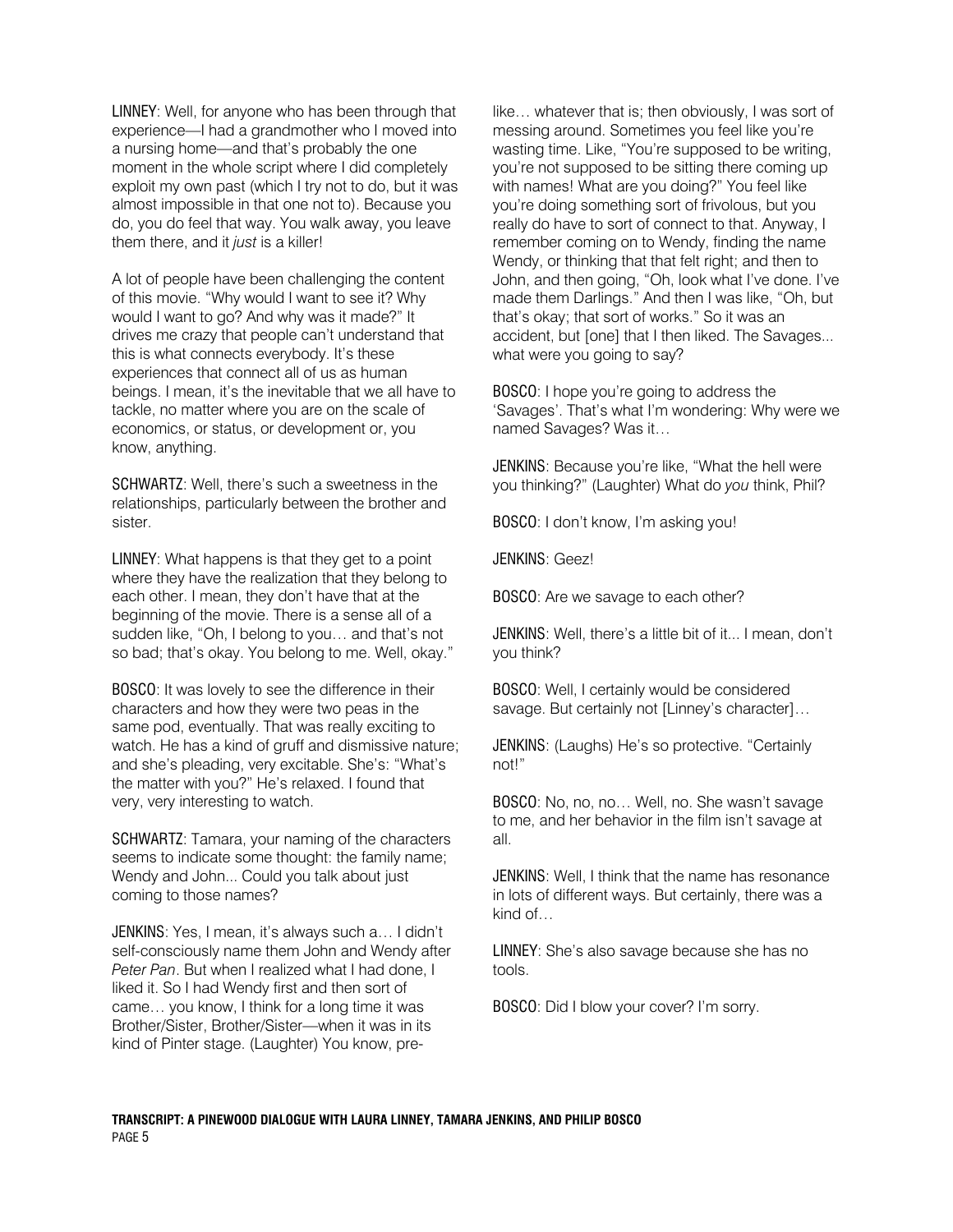JENKINS: No, not at all! I like it. This is like what it was like! (Laughs) This is *live*. No; no, it was a whole series of things. The savagery of old age; the fact that the members of this family were…

## BOSCO: Savagely treated?

JENKINS: Well, yes; and that they had so little in terms of resources growing up that they're desperate and sort of greedy, and steal…

SCHWARTZ: And primal, too.

JENKINS: …and primal, and you know, kind of grabbing things—in Wendy's case, with these sort of spasms of need and desperation that are not particularly civilized; and the fact that we don't really have any… sort of the treatment of the elderly…. I mean, there are a billion riffs one could do if they were writing a thesis. (Laughter)

SCHWARTZ: I'll just ask one thing and then open up to the audience. But since you brought up the treatment of the elderly: You filmed in real nursing homes. Could you talk about that experience? I mean, going out to Arizona, and I guess there were a number of places…

JENKINS: Retirement communities, Sun City and stuff. Yes, we did. I mean, we weren't shooting—a journalist was asking something about that—you know, the extras are actors. We're not like, grabbing people in nursing homes and tossing them in front of a camera. All the people that inhabit—the people in the nursing home are actors playing residents of a nursing home—just for the record. The Valley View, for instance, it was an abandoned space that we production designed and kind of re-set dressed and sort of turned into the Valley View. Although one floor of it, the very bottom floor, was a working nursing home. You know, when you see Wendy sort of carrying her Urban Outfitters shopping bags, she's sort of in a real nursing home; and then that fancy nursing home, when they go to Green Hill Manor, that was a real, very high end nursing home.

LINNEY: That one's really nice! (Laughter) We should all remember it, because it's not far from the city… (Laughs) and it's really nice!

JENKINS: Quite beautiful.

BOSCO: Was it White Plains?

JENKINS: It's so funny... Was it Riverdale? It was not in Buffalo, it was in…

LINNEY: Yes, it's Riverdale, right up the river. So if you don't get into the Actor's Home—which is where I'm going—I'm going to the other one. (Laughter)

BOSCO: Well, I'm going there, too!

LINNEY: Well, I'll see you there!

BOSCO: I'm going to go if you're there. (Laughter)

LINNEY: Oh, I'm there. (Answers audience question) There've been so many times when I've seen actors and they are crying and screaming and emoting, and tears are coming, and they're sweating, and they're red in the face—and I feel absolutely nothing. I feel nothing. I think about this a lot, and I believe the reason why I feel nothing is that what they're doing is not knitted organically to the material; they are sort of using their own… they're using a sense/memory thing, and they just are exploring, and exploding, and using. But if it doesn't connect to the material, then it doesn't affect the audience.

What I tend to think is that that sense memory stuff is the first step, is just step one. Then you have to take it forward and knit it right into the material. Fortunately, I'm at the place now where I'm able to do these big emotional scenes and I can go home and I'm fine. Fortunately; that's just with experience, you learn how to do that; otherwise, you will… I couldn't do it, you know. But with that scene, it was just very easy to hook into because it was still sofor me—so raw. I mean, I'm so haunted by that, still.

If the writing is good, if your co-actor's good, if you've asked yourself all the right questions, if you put yourself in that situation, there's no other way it will go. It will… you will just go there. If you've done all that preparatory work, something will happen. You'll hear something, you'll see something, and the emotion then will follow, because emotion is a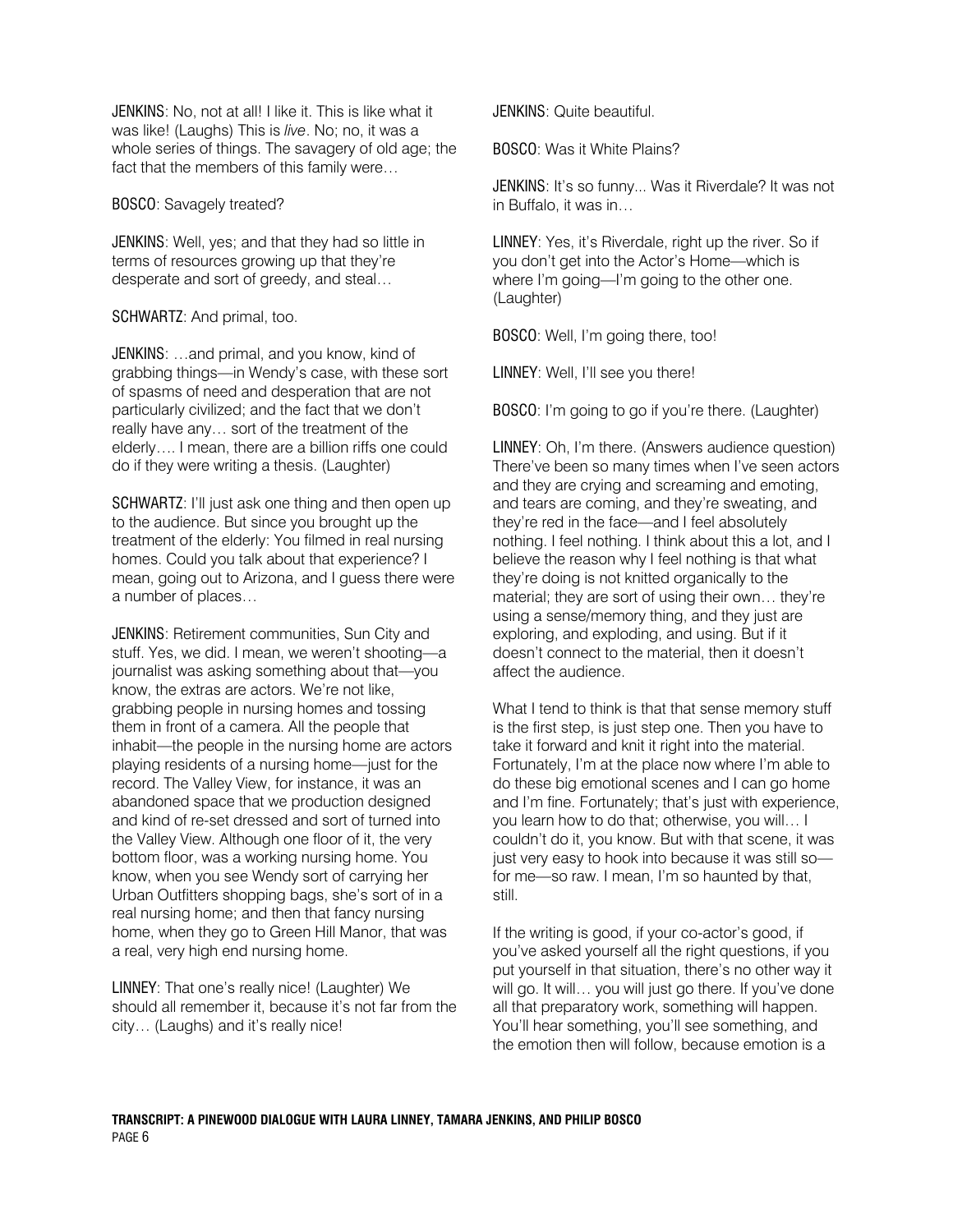result of something. You can't go and say, "I'm going to play this emotion." You can't play an emotion. So as long as you don't skip a step leading up to the emotion, the emotion will then come there, it will be there.

SCHWARTZ: Can you add anything to that, Tamara, because I think you allow, in your directing, just these moments where we watch facial reactions register? Like the way that when your character opens the door and we see, like, the look on your face…

JENKINS: When Larry's there?

SCHWARTZ: When Larry's there. So just…

JENKINS: Well, I mean, some of that is the selections that you make in the editing room. It was very clear to me in the writing of the script, and also—the most important thing, in terms of the movie, was you know, these performances and these… I remember sitting in the kitchen at one point with my cinematographer when we were preparing the movie. We had thirty days to shoot the movie, and you know, we had big plans, big dreams. "Oh, we're going to do this, and then we're going to bring the camera and we're going to do this and this and this." Then I remember just turning to Mott [W. Mott Hupfel III], who's our cinematographer, at one point, and I said, "You know, when the shit hits the fan and we don't get to do this stuff—these big dreams in the kitchen; this whole, elaborate shot list—you know, the most important thing is these guys, and nailing it, and capturing it, and you know, underlining their expression. Really, that was the primary thing. When everything fails, the only thing that really matters are the performances.

Obviously, you want it all when you're making a movie. You want everything. You want the stunning cinematography; you want this; you want everything perfect; and you want to get da-da-dada…. You know, sometimes you can't get it all. So that being said, I knew that the heart of the movie had to do with the behavior of these people because that's really what it was; it was a study in behavior and dynamics. On top of it, I had these pretty brilliant actors doing it, so there was just all this delicious stuff going on.

That's when you're on the set and you're sort of registering what's happening. Then you have this whole other experience, where you go into the edit room. What often happens is there's a kind of compression of time in scenes, you know, which you see many movies. What ends up happening is you're sort of… it's almost like squeezing the juice out. You're killing it, you know? So much is happening between the lines, in terms of the behaviour with the characters and the players, so a lot of it has to do with respecting the organic work that they were doing live, and not squeezing it out; spending the time there editorially. So that's one thing.

SCHWARTZ: Could you talk about sense memory? *The Jazz Singer* scene; your character there—you know, it seems like memories are coming back. How do you play a scene like that?

BOSCO: I didn't have any particular point of view of doing that. I was just kind of responding. It was due to Tamara's suggestions, you know, how I reacted to it.

I would like to make one point, though. I was captivated with the talk about emotion and how you show it as an actor. I learned very early on in college—I won't mention the part; it doesn't matter—but playing a part, I was crying so much I thought, "My God, I'm moving this audience!" (Laughter) I couldn't quite understand the people turning pages and coughing and scraping stuff. When the scene was over, I felt so badly. "What is the matter with this dumb audience?" What I'm trying to get to is the way to play scenes like that is, is the act of your trying *not* to cry that moves people very much.

A perfect example of that was Robert Kennedy's assassination. In St. Patrick's Cathedral—it was on television, because that's how I saw it. Teddy Kennedy was giving a speech, I guess eulogizing about his brother, and he was on the verge of tears almost all the way through. But he was *fighting*! If anybody saw it, you'll understand what I'm saying. He was fighting desperately not to break up, and only every now and again would his voice crack. That effort not to cry was absolutely devastating, and I was a basket case over that.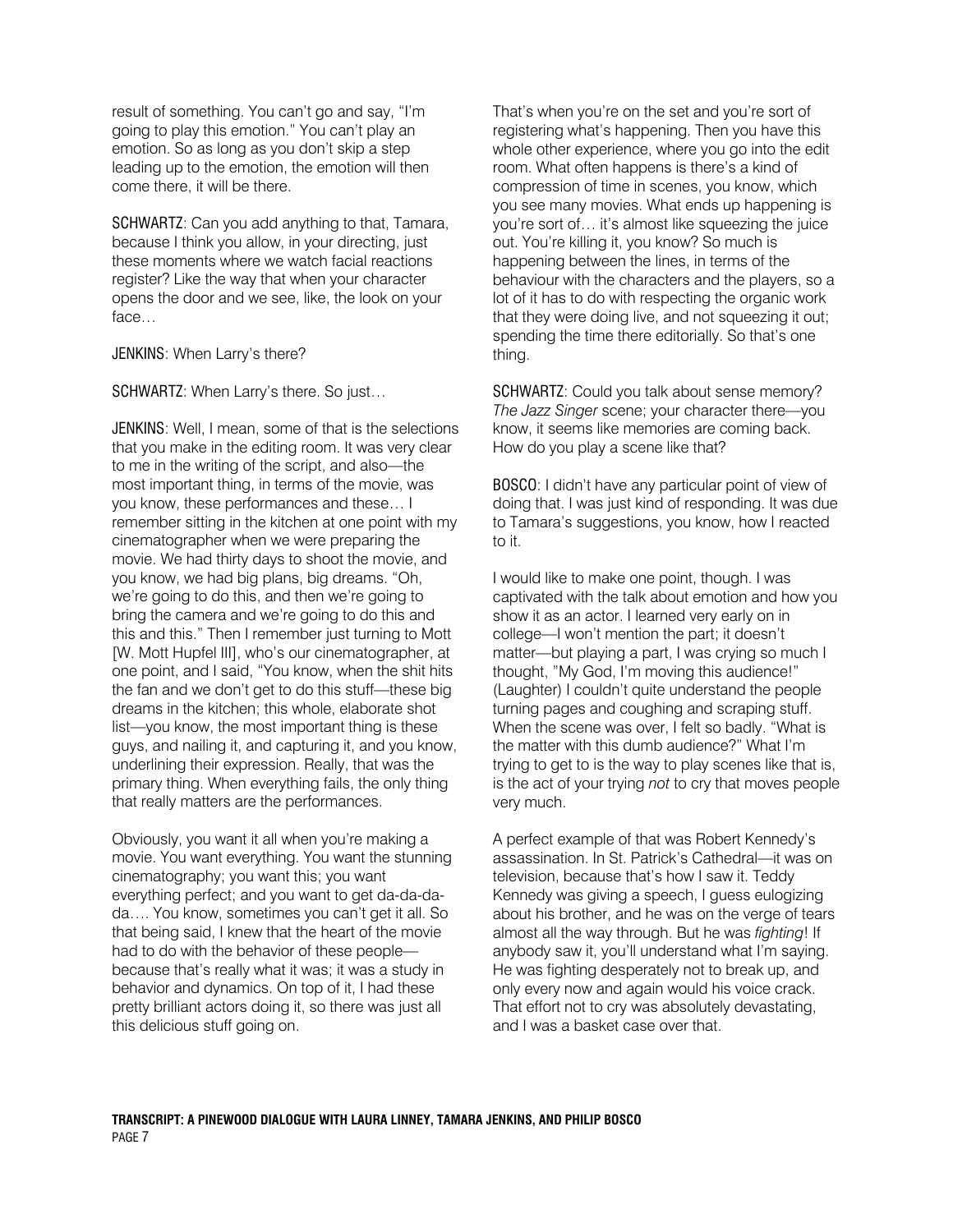One further thing. Excuse me for going on like this, but… A friend of mine died. It turns out it was— Frances Sternhagen, the actress—her husband Tom Carlin, whom you probably knew. When he died; I had gone to school with him, so I knew him very well. I don't think it's betraying a confidence to suggest that he had very sad life, because he was an alcoholic his whole life, and he fought desperately against it, but he was just overcome by it. Anyway, he passed away and we went to his funeral. Frannie and Tom had, I think, seven or eight children, I'm not sure; a large family. The church where it was, in New Rochelle where they lived—I think it was there. The place was mobbed, and every one of those children got up to the dais and spoke about their dad—with not a tear. Not a tear in any of their voices; every one of them, all seven or eight, and Frannie came out at the end and did the same thing: spoke lovingly and warmly, of course, about their dad about her husband and all the wonderful things about him—and the audience was absolutely awash in tears. I can't tell you, it was one of the most thrilling and moving experiences I've ever endured in my whole life. That effort to go beyond indulgence in emotion was oh, so moving. So terribly moving.

JENKINS: That's so interesting, your ongoing study of human behavior, in terms of how it is applied to your work as an actor at all times.

LINNEY: Oh, we're obsessed all the time. I mean, we're constantly—you know, we are obsessed all the time. The thing that was interesting about that scene when we leave him is that for Wendy, it's been an extremely long day. I mean, I remember we had really plotted out that day. She starts in Arizona; she's got to pack him; she's got to get him on the plane; the whole thing on the plane; and then they move him in; then they leave him; and then they go back to the house. So it was also fitting in, what would be an appropriate emotional journey within that big, long day.

JENKINS: Yes, and how vulnerable you'd be at that point.

LINNEY: How vulnerable you would be, or just was it exhaustion? Was it—what was feeding the emotion? What was it that made the dam break?

JENKINS: Yes, plus Wendy had to carry the load. I mean, not only pack up the house, and all of his stuff, and then fly him on the plane, and all of that kind of keeping face. Then suddenly in the dark, in the parking lot, gets to…

BOSCO: And at least as a viewer—and I keep talking as a viewer now, having seen the scene—the very fact that Phil Hoffman was terribly unconcerned. (Laughs) I mean, there was concern, but he was just cruising through, and she had all of the burden of doing all that stuff.

SCHWARTZ: Until that plate of eggs makes him [cry]... (Laughter)

BOSCO: Yes…. Yes.

SCHWARTZ: (Repeats audience question) Could you talk about that very lyrical opening scene, with the dancing women?

JENKINS: All of the people that you meet at the top of the film… I remember thinking it was like a brochure, a living brochure of the offerings of Sun City—and in fact, they are all residents of Sun City. There are a variety of clubs—the water aerobics club—and they allowed us to shoot them. The women in blue, they're called the Sun City West Dancers. They're citizens of Sun City, and they have this troupe and they perform. When I was working on the script, I bumped into Sun City. I had never been there in my life. I came upon it in the writing process, and sort of fell in love with this idea that that's where Lenny is at the beginning of the movie; he's in this incredibly heightened place, this Sun City. So I had done a lot of reading about Sun City; discovered that it was one of America's premiere, very first retirement communities in the United States—it's actually the second. The first one's called Youngville, (Laughter) in Arizona; and the second one is Sun City. And it was developed by this guy named Del Webb in the late 1960s. He's, like, on the cover of *Time* magazine.

BOSCO: He used to own the Yankees. He was a coowner of the Yankees.

JENKINS: Did—Oh, he might've; yes, he did! He was like the—who's the guy that owns McDonald's… Krok?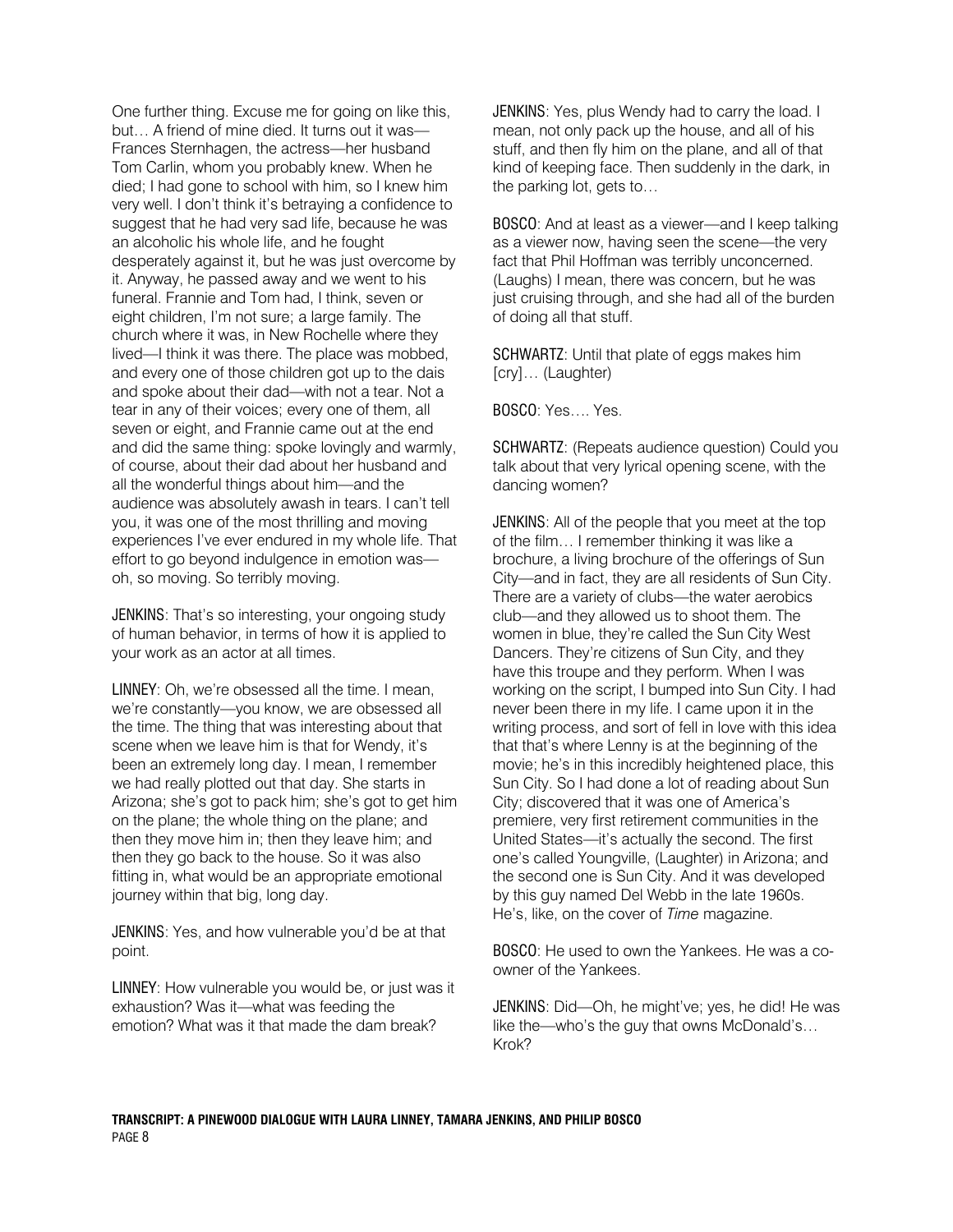## SCHWARTZ: Ray Krok, yes.

JENKINS: He's the Ray Krok of retirement communities, because now there's Sun Cities all over the country. There are Sun Cities in Denver, there's Sun Cities in—he's no longer alive, but he was on the cover of *Time* magazine, and I think it was like, "A great way, a new way of life for the old!" or some kind of a great slogan like that… But anyway; those are the Sun City West Dancers, and that is their costumes; that's all the stuff that they provided. I went to a rehearsal. They're tappers. We pulled the sound out, and it's slowed down, so… they're tap dancers. They're actually doing *42nd Street*; that's their costume. I went and watched one of their rehearsals. You know, the only thing that I did was set them up behind the hedge. They usually have a more dignified space, probably, but we liked the hedge.

SCHWARTZ: Okay; just time for a few more, I think. Over here. (Repeats audience question) Which do you prefer, theatre or film?

BOSCO: Well, I hope I don't ruffle any feathers here, but my first love is the stage, and it probably always will be. I love movies. I love—I'm a wonderful movie buff. I watch movies endlessly at home. And I love working in them, and I admire people who work in them and all of that. But as an actor, from purely an actor's point of view (at least from my point of view as an actor) there's no comparison in—what am I trying to say?—in self-satisfaction and appreciation.

When the actor (or the actress, of course; when I say actor, I mean…) when the actor goes through four weeks of rehearsal… that's a big difference, too. You hardly ever get very long rehearsal in a movie, if at all. Some now, I think, do a little rehearsal. I did one Sidney Lumet film (which is the worst film I think he's ever made; I was not very lucky in my choice) in which we did rehearse for a week... but it didn't help the movie at all. (Laughter)

But in essence, what I'm trying to say is, after the rehearsal period and after the play, when that curtain goes up in the theatre, it's you and the audience. You are the king or queen in the theatre. In the movies, I always felt like a kind of cog in a large wheel. Now, I admittedly have not played very prominent roles in most of the movies I've made;

and I've made a lot of them, very small roles. I've played a few leading roles in some low-budget films. But essentially, I'm kind of an after-ran in movies. I didn't start making movies until I was in my fifties; I wouldn't go to Hollywood in the early days. There's a huge difference in your selfsatisfaction. I don't really feel as if I'm doing terribly much in movies, because I'm only a cog in this gigantic wheel, which involves music, and editing, and lighting, and my God knows what else. So no comparison at all, although I love films.

LINNEY: There's also something about the theatre that film does not have—and it's sort of what makes film challenging and exciting, when you have a big part (like this one or any other) that you sort of have to somehow negotiate through. With theatre, there's just time for connections to be made. In three months—you know, my favorite time to go see a play is three months in, because time has knitted the people together; has knitted the actor's brain to the thoughts; has knitted their relaxation on stage. That's something you can not rush. You just can't. That's something that only comes with time. It's something that… it has to stew. And you can't rush it; you can't! So when you have film, you have to somehow get to that same place of intimacy and relaxation; but it's sort of like instant pudding. So there's the challenge of, "How do I make this seem like a slow cooked meal, when it's really instant pudding?"

SCHWARTZ: Well, you must have found a way to do it, because even in little scenes like the office scene at the beginning, the way you're kind of hunched over and suspicious of being caught typing your application, we just can tell so much about what's going on in your mind.

## LINNEY: Yay! (Laughter)

JENKINS: It seems like a film director's dream, which is—it's a very hard thing to pull off—but would be to really work with a rep of actors, a group of actors that you return to. That's why Mike Leigh's movies… I mean, he has a whole very unique process, but you understand that desire. I mean, I feel like I just got to know them when we finished the movie. I was like, "Shit! If I only knew them at the top, we would've had a *really* great time." You know what I mean?